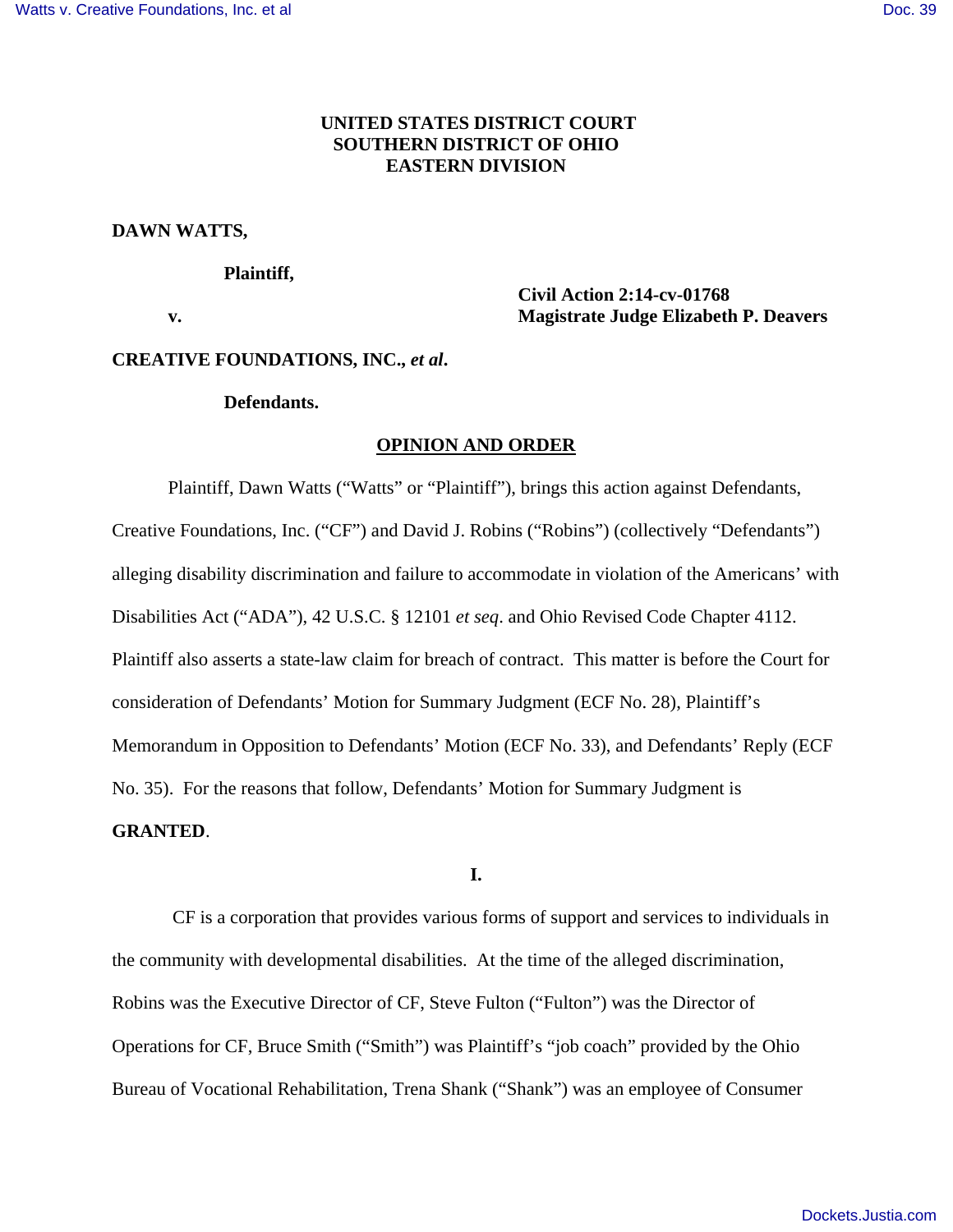Support Services ("CSS"), a competitor of CF, where she served as a guardian to several deaf individuals who were receiving care from CF.

 Plaintiff is a deaf person. Her first language is American Sign Language ("ASL"), in which she is fluent, and her second language is English. (Watts Dep. at p. 24, ECF No. 36-1.) She also suffers from a mild learning disability that affects her capacity to understand and process written English. *Id.* at p. 24–25. Plaintiff began her career at CF as a Team Leader in October of 2011 and worked until she was terminated June 6, 2013. (Robins Dep. at p. 6, 11, ECF No. 30; Watts Dep. at p. 126, ECF No. 36-1.) On February 8, 2012, Plaintiff was promoted to Supportive Living Coordinator where she worked in the administrative office and was supervised by Fulton. (Watts Dep. at p. 83, ECF No. 36-1.)

 Prior to being hired, Plaintiff completed an employment application in which she indicated that she was fluent in English, ASL, and international gesture. (Watts Dep. at p. 49, ECF No. 36-1). She testified, however, that she does not consider herself fluent in English. *Id.* at 136. Plaintiff did not disclose on her employment application that she had any type of a mild learning disability which affected her ability to read or write in English. *Id.* at 50. According to Plaintiff, prior to beginning work, she told CF that she would need an ASL interpreter. *Id.* at 131. Plaintiff concedes, however, that prior to starting her job, nobody at CF told her that CF was planning to hire a full-time interpreter. *Id.* at 132. Although she indicates now that she wanted CF to provide her with full-time interpreter as an accommodation, according to management at CF, Plaintiff never made this request known.<sup>1</sup> (Robins Dep. at p. 39, 11, ECF

<u>.</u>

<sup>&</sup>lt;sup>1</sup> Although the Court addresses the matter more fully *infra*, in her Declaration, Plaintiff indicates that she unequivocally told CF's Human Resources person, Kim Turner, that she needed a qualified interpreter in order to successfully perform her job duties and Ms. Turner told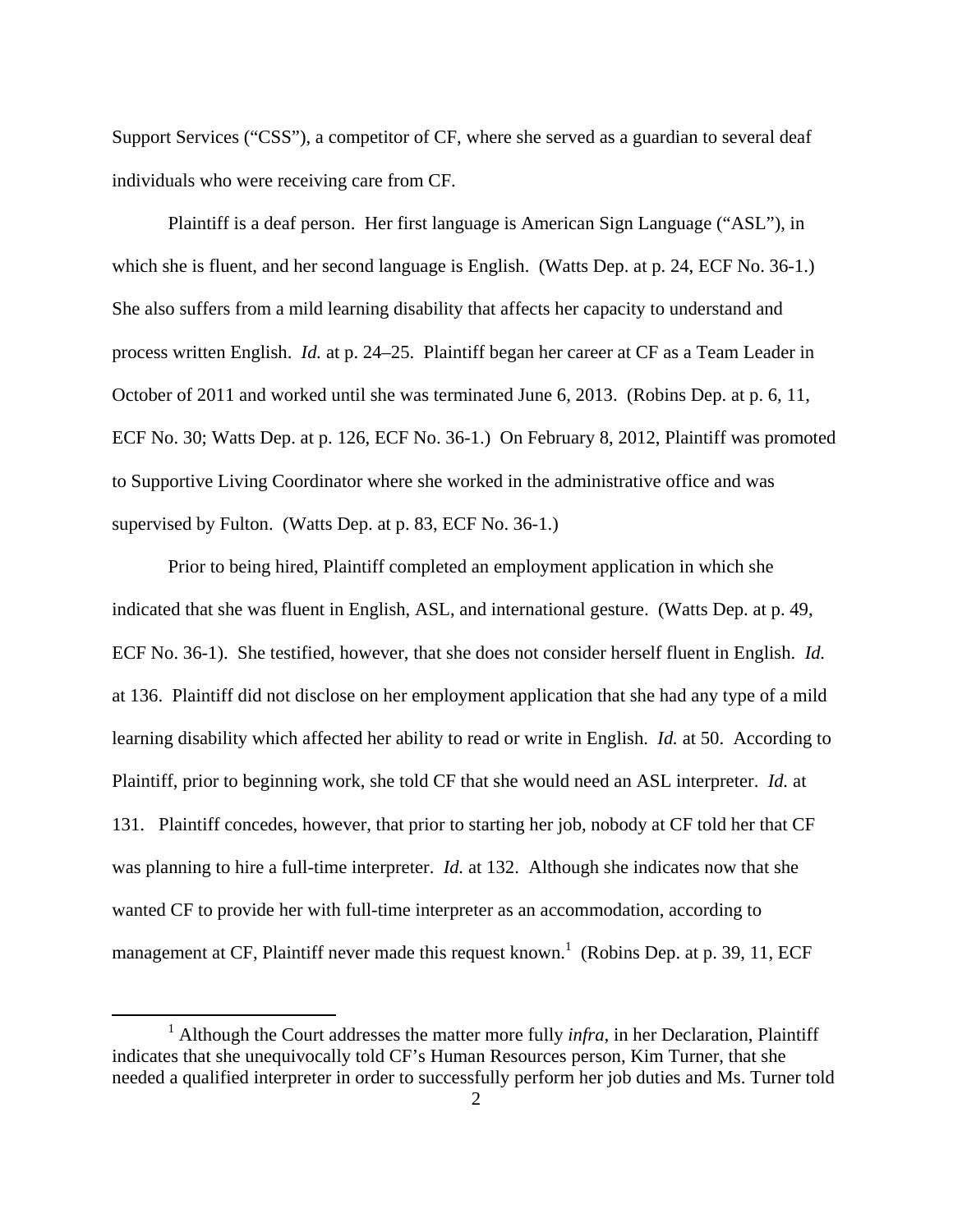No. 30). Plaintiff testified she became aware that CF evaluated hiring a full-time interpreter, but human resources told her it was unreasonable because "CF just can't afford the interpreter just because of the rates that they would charge." (Watts Dep. at 131-132.) Plaintiff clearly testified that no one at CF ever told her that they were planning to hire a full-time interpreter. *Id*. at 132.

 As a Team Leader, Plaintiff was responsible for supervising services delivered to CF's clients according to each client's individual service plan. (Defs' Mot. for Sum. Jdgmt., Exh. A, ECF No. 28.) Some of these duties included supervising members of her team, making medical appointments for clients, and making sure all documentation was completed. *Id.* Plaintiff received training on several subjects including her responsibilities. During her training period, CF provided Plaintiff with a full-time interpreter. (Watts Dep. at p. 73.) Plaintiff averred that she did not have any difficulties understanding the training when an interpreter was present or when using the video phone. *Id.* at 66. Part of this training covered the confidential treatment of all information related to clients' personal and medical records. Plaintiff understood that she was required to keep client information confidential. *Id.* at 55.

 During her time as a Team Leader, Plaintiff was supervised by Robins. *Id.* at 75. She was able to effectively communicate with Robins regularly using text, e-mail, and sign language. *Id.*

 CF promoted Plaintiff to Supportive Living Coordinator on February 8, 2012. She then became responsible for overall supervision of services delivered to clients according to their individual service plans. (Exh. D, ECF No. 28). Her new position required her to ensure all

 $\overline{a}$ 

her that someone fluent in ASL would be hired. (Watts, D. Aff. ¶ 9.) When asked during her prior deposition if she ever told CF she needed a full-time interpreter, Plaintiff, who then could not recall Kim's last name, said "I don't remember." (Watts Dep. At 131:3-6.)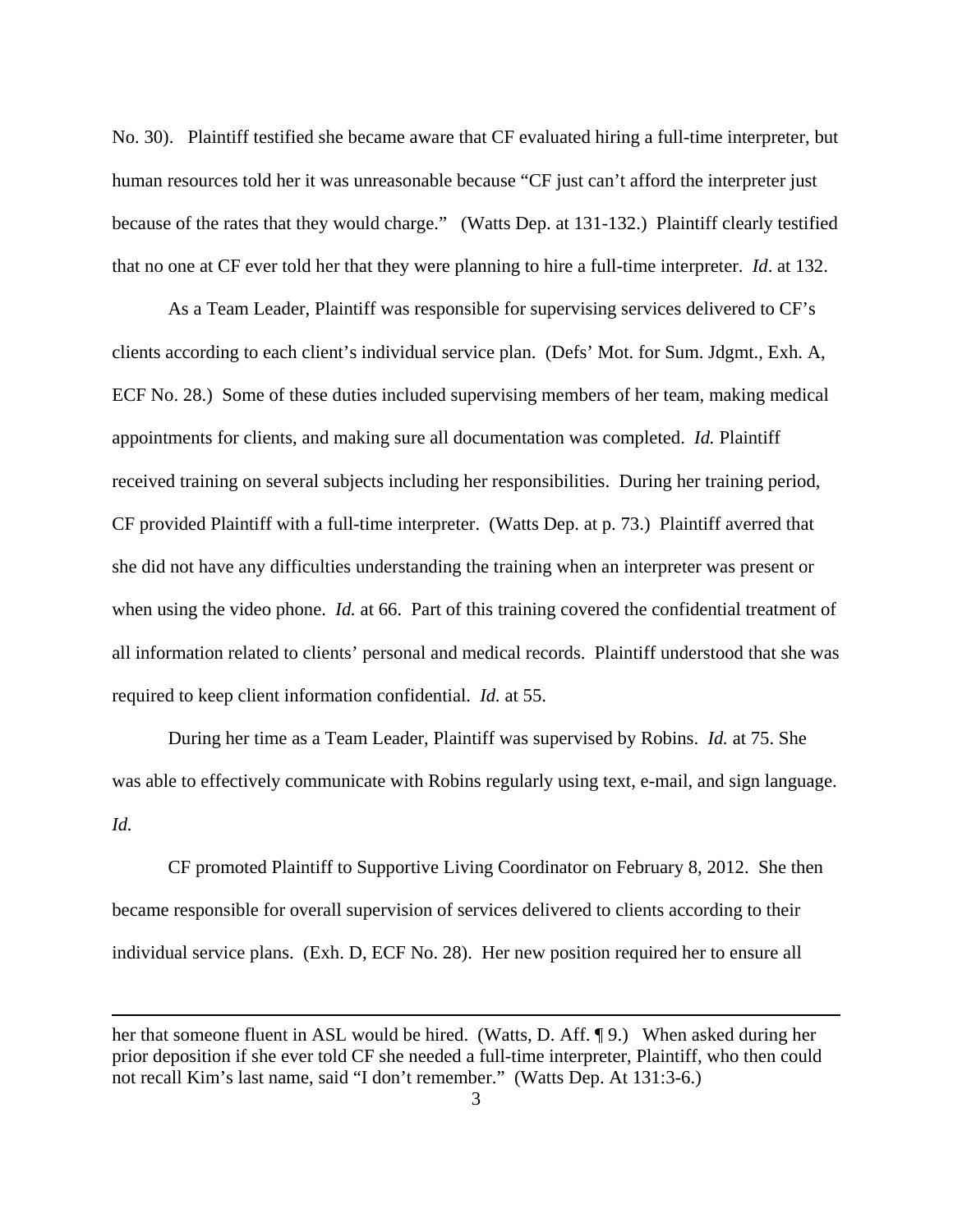incident reports were complete and accurate, confirm that all individual service plans were in compliance, and bundle individual programming documentation on a monthly basis. *Id*. Plaintiff believed she was capable for performing the essential functions of this position. (Watts Dep. at p. 84, ECF No. 36-1). CF provided accommodations such as high speed internet for Plaintiff's video phone, fire alarms, smoke detectors, a flashing light to signal when someone came in the front door. *Id.* at 84–85.

 During her time as Supportive Living Coordinator, Plaintiff used interpreters from various providers as well as other CF staff members. *Id.* at 85–87. When Plaintiff, in her discretion, required interpreters for meetings with her hearing team members, CF never denied this request. CF afforded Plaintiff latitude to call and request the interpreters when she needed one. *Id.* Robins encouraged Plaintiff to retain the services of an interpreter whenever she needed them. *Id.* at 89. While Plaintiff was personally concerned for the CF budget, she acknowledges that Robins never limited the use of interpreters. *Id.* at 90. Robins in fact relied heavily on Plaintiff's discretion as to whether or not she needed an interpreter for personnel meetings. CF postponed meetings on several occasions to accommodate a request for an interpreter. (Robins Dep. at p. 45, ECF No. 30)

 On January 10, 2013, CF gave Plaintiff a written warning related to work-performance issues. (Watts Dep. at p. 80, ECF No. 36-1). The warning came because Plaintiff "failed to transfer medication that was prescribed by J.R.'s (individual) doctor for his eczema." (Exh. C, ECF No. 28.) According to the warning, Plaintiff did not properly document a prescription application correctly. When asked why the medicine was not on the Medication Administration Report ("MAR") or the medical record, Plaintiff said that the medication was not needed because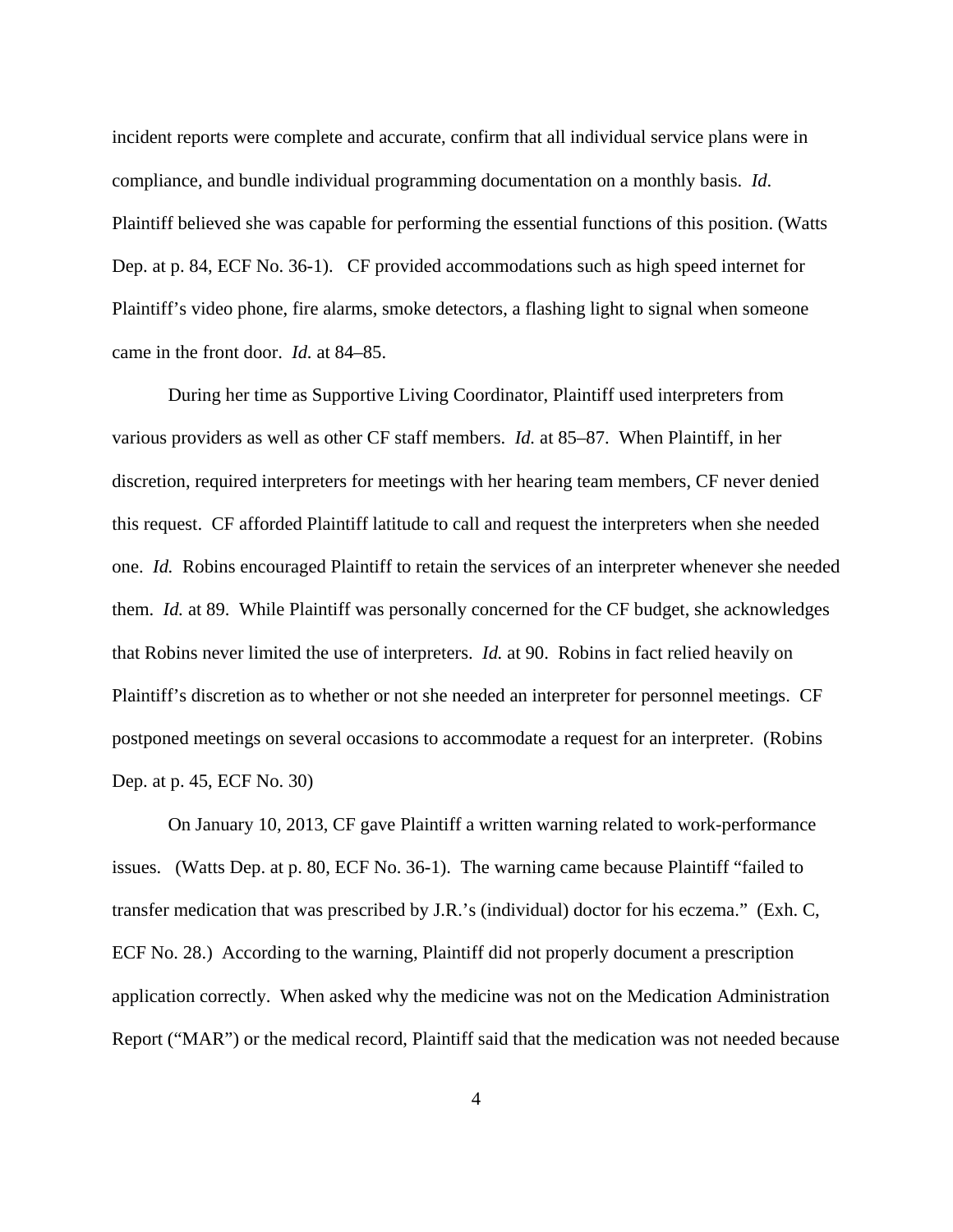"he is getting better." (*Id*.) The warning included a "Plan for Improvement," which required her to monitor all medications weekly on the MAR and directed Plaintiff never to make the determination on her own to discontinue medications. (*Id*.) Plaintiff's "job coach," Brue Smith, attended the meeting and interpreted. Plaintiff indicated that she understood the Plan for Improvement. (Watts Dep. at p. 96, ECF No. 36.)

On June 4, 2013, Plaintiff received a second written warning.<sup>2</sup> (Def's Mot. for Summ. Jdgmt. Exh. E, ECF No. 28.) Robins called an impromptu meeting. Prior to starting the meeting, Robins asked Plaintiff if she wanted an interpreter present, which she declined. (Watts Dep. at p. 99, ECF No. 36-1). During this conversation, Fulton informed Plaintiff of several mistakes she committed including multiple billing errors, failing to review documentation at the end of the month to ensure correctness, and not properly complying to the incident-reporting procedure. (*Id*.) The attachment to the warning compiles numerous problems with Plaintiff's work, including billing, medication administration, communication with management, and insubordination. CF presented her with another Plan of Improvement in the warning, which included that she was not allowed to have more than 3 billing errors, per individual, per month and that end-of-the-month documentation would be complete and orderly. *Id*. Plaintiff met with Robins, Fulton, and Janet Fout to discuss the warning. Because Plaintiff had questions about the documents she was given during this meeting, the parties agreed to give her more time to review the documents and to reconvene on June 6, 2013. *Id.* at 101. Although she was aware that they planned to meet again, Plaintiff contends she did not read the documents until the afternoon of June 6, 2013, after she was terminated. *Id.* at 106–07.

<u>.</u>

 $2$  The second warning was mislabeled as a final warning.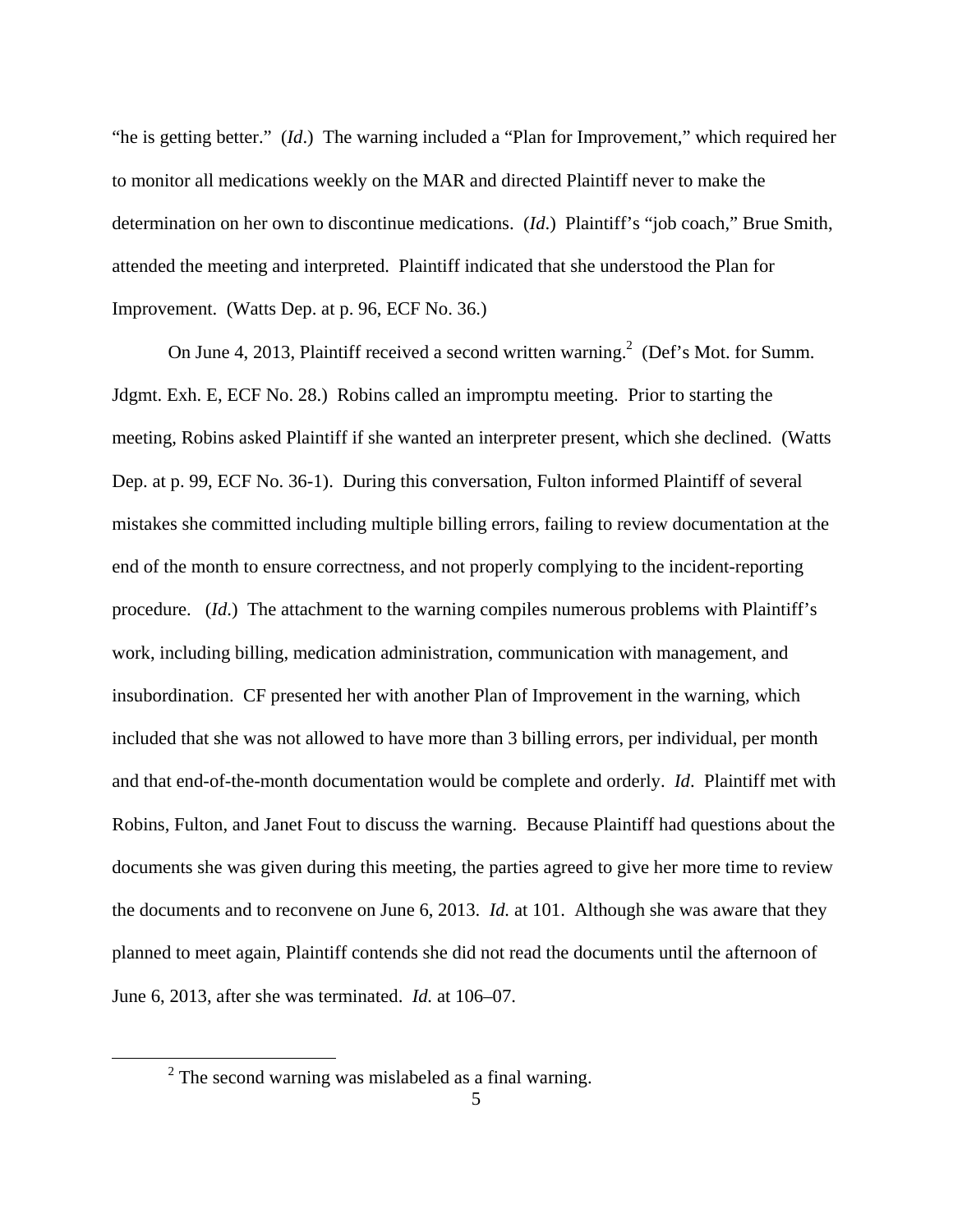On June 2, 2013, Plaintiff attended an open house at the invitation of Trena Shank. Plaintiff told Shank that she was looking to leave CF. *Id.* at 116–17. On June 4, 2013, Robins, Fulton, and Shank had dinner together, at Shank's request, to discuss statements Plaintiff allegedly made to Shank at the open house. Shank provided Robins and Fulton with a detailed account of her conversation with Plaintiff. Fulton later wrote a statement regarding his recollection of the meeting with Shank. (Def's Mot. for Summ. Jdgmt., Exh. G.) According to the Fulton's account, Plaintiff told Shank that she was unhappy working for CF and that, if Shank's employer, CSS, were to hire her, she could bring three deaf individuals currently being served by CF. Shank indicated that Plaintiff mentioned these individuals by name. According to the statement, Shank was "shocked" by this information because she was the guardian of two of the individuals Plaintiff mentioned and had no intention of removing them from CF. (Defs' Mot. for Summ. Jdgmt., Exh. G, ECF No. 28; CF Dep. at p. 59–60, ECF No. 31). Plaintiff adamantly denies these allegations as false. (Watts Dep., at pp. 110-11, 118-19.) Plaintiff admitted, however, that if true, these allegations would amount to a breach of confidentiality and company policy, and would be grounds for termination. (*Id*. at at 110.)

 After the meeting with Shank, Robins decided to terminate Plaintiff's employment based in part on the information he received from Shank and the work performance issues identified in the June 4th meeting. (CF Dep., at 61.) Around this time, Robins also noticed that Plaintiff was emptying out her office, and knew she was contemplating leaving CF. *Id*.

 On June 6, 2013, Plaintiff met with Robins, Fulton and Fout to further discuss the issues raised during the June 4, 2013 meeting. (Watts Dep. at p. 108, ECF No. 36-1). Plaintiff did not make arrangements for an interpreter on that day. (*Id.* at 113.) The meeting, however, focused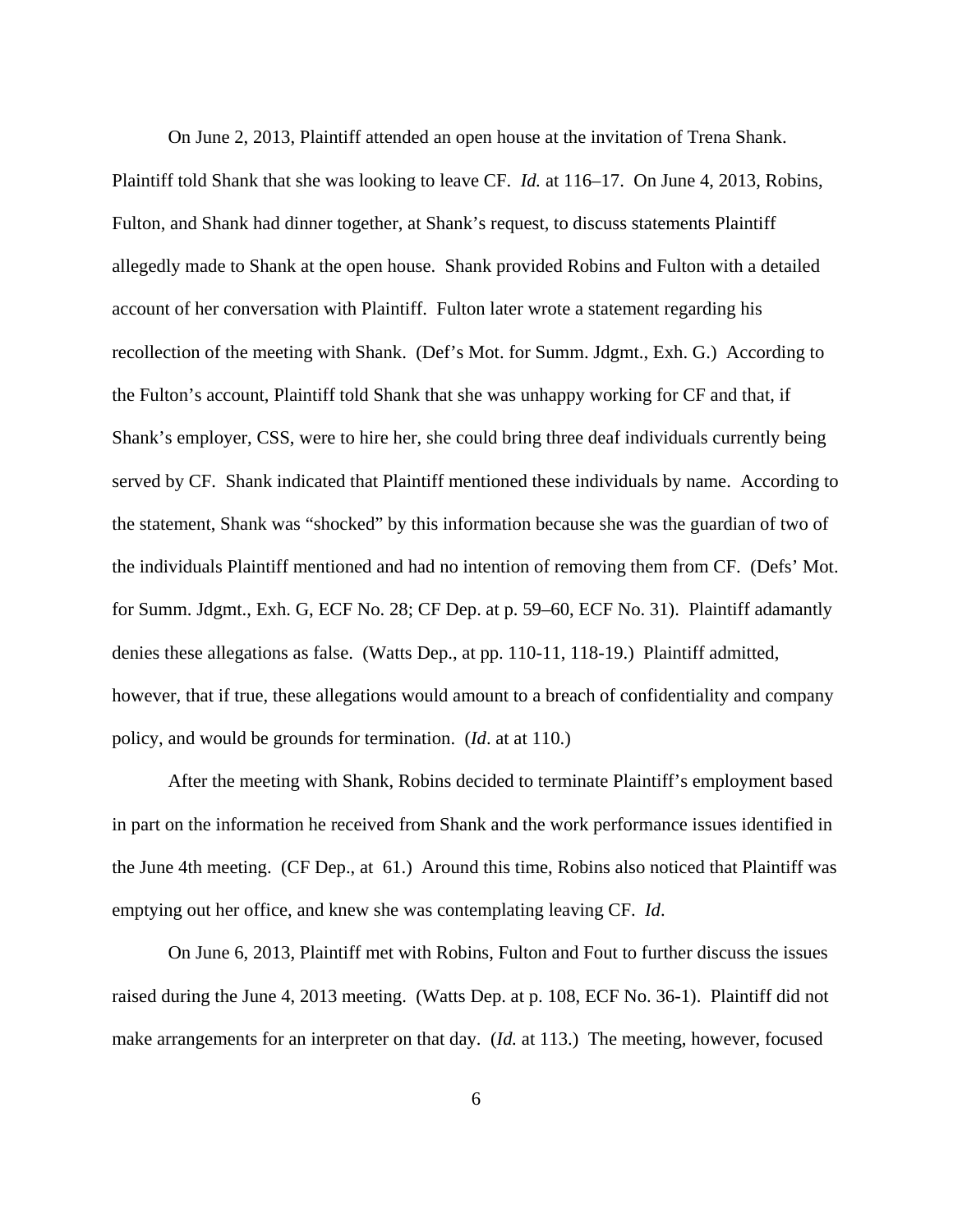on Plaintiff being terminated for breaking confidentiality related to sharing CF patient information with Trena Shank. (Robins Dep. at p. 76–78, ECF No. 30).

 Plaintiff believes that she did not receive progressive discipline leading up to her termination. She asserts that since the CF handbook talks about progressive discipline, she should have received it for the matters raised in the June 4 and 6, 2013 meeting. (Watts Dep. at p. 140, ECF No. 36-1). The handbook, however, provides states that the company "reserves the right to skip any step and terminate a team member for any violation of company policy." (Def's Mot. for Summ. Jdgmt., Exh. M, ECF No. 28).

 After she was terminated by CF on June 6, 2013, Plaintiff filed a charge with the Ohio Civil Rights Commission on that same day, alleging that CF terminated her because of her disability. Subsequently, Plaintiff filed the instant action asserting claims for (1) disability discrimination in violation of the ADA and O.R.C. Chapter 4112; (2) failure to accommodate in violation of the ADA and O.R.C. Chapter 4112; and (3) breach of contract.

## **II.**

Under Federal Rule of Civil Procedure 56, "[t]he court shall grant summary judgment if the movant shows that there is no genuine dispute as to any material fact and the movant is entitled to judgment as a matter of law." Fed. R. Civ. P. 56(a). "The moving party has the initial burden of proving that no genuine issue of material fact exists, and the court must draw all reasonable inferences in the light most favorable to the nonmoving party." *Stansberry v. Air Wisconsin Airlines Corp.*, 651 F.3d 482, 486 (6th Cir. 2011) (internal quotations omitted); *cf.*  Fed. R. Civ. P. 56(e)(2) (providing that if a party "fails to properly address another party's assertion of fact" then the Court may "consider the fact undisputed for purposes of the motion").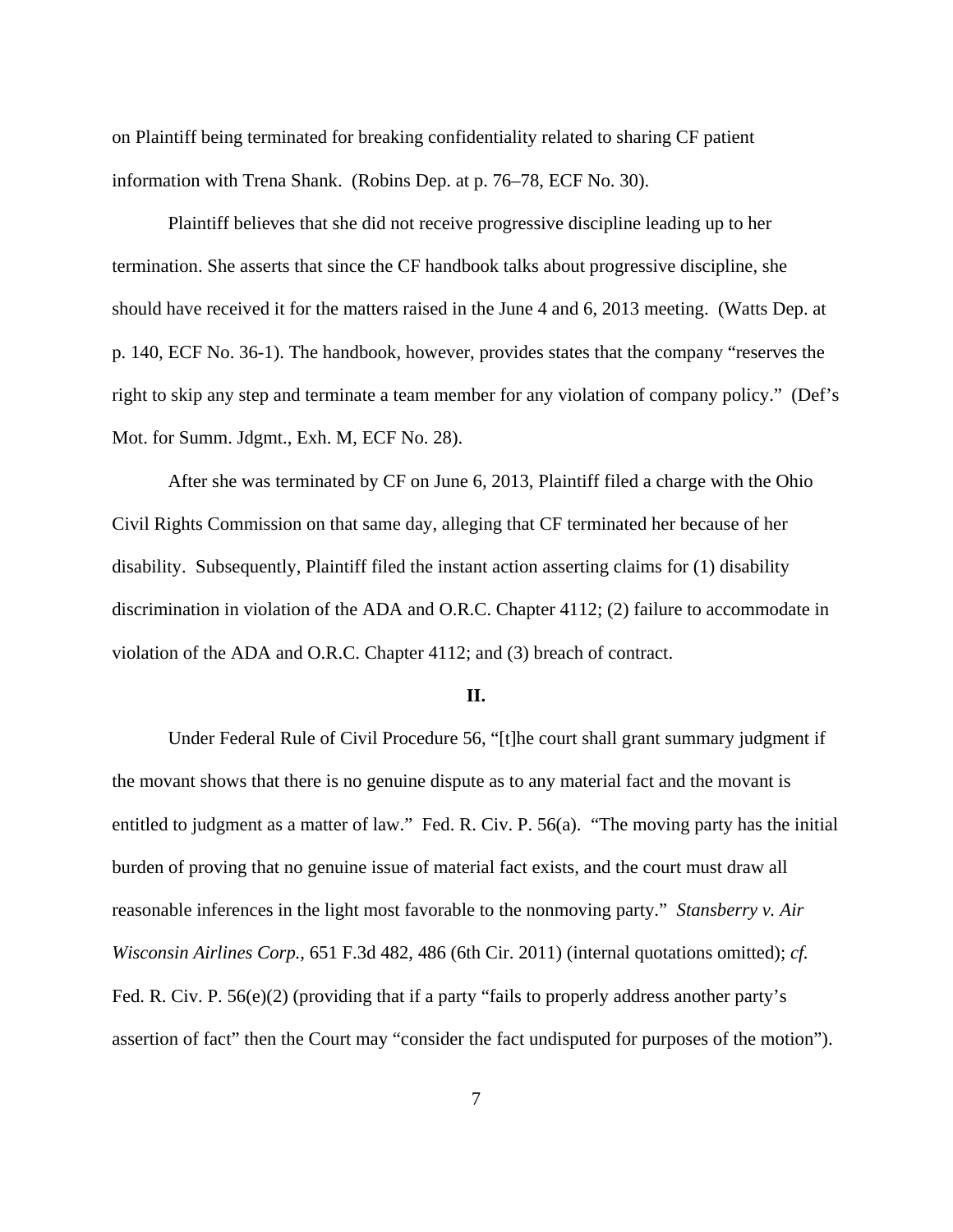"Once the moving party meets its initial burden, the nonmovant must 'designate specific facts showing that there is a genuine issue for trial.'" *Kimble v. Wasylyshyn*, No. 10–3110, 2011 WL 4469612, at \*3 (6th Cir. Sept. 28, 2011) (quoting *Celotex Corp. v. Catrett*, 477 U.S. 317, 324 (1986)); *see also* Fed. R. Civ. P. 56(c) (requiring a party maintaining that a fact is genuinely disputed to "cit[e] to particular parts of materials in the record"). "The nonmovant must, however, do more than simply show that there is some metaphysical doubt as to the material facts, . . . there must be evidence upon which a reasonable jury could return a verdict in favor of the non-moving party to create a genuine dispute." *Lee v. Metro. Gov't of Nashville & Davidson Cnty.*, 432 F. App'x 435, 441 (6th Cir. 2011) (internal quotation marks and citations omitted). "When a motion for summary judgment is properly made and supported and the nonmoving party fails to respond with a showing sufficient to establish an essential element of its case, summary judgment is appropriate." *Stansberry*, 651 F.3d at 486 (citing *Celotex*, 477 U.S. at 322–23).

## **III.**

As an initial matter, the Court turns first to Defendants' assertion that the Watts' declarations are not properly before the Court. (Defs' Reply at p. 1-2, ECF No. 35.) Plaintiff submitted her own declaration and a declaration of her daughter with her Memorandum in Opposition to Defendants' Motion for Summary Judgment. Contrary to Defendants' assertions, an unsworn declaration may substitute for a conventional affidavit if the statement contained in the declaration is made under penalty of perjury and verified as true and correct. 28 U.S.C. § 1746. Here, the Watts' declarations are made under penalty of perjury and verified as true and accurate.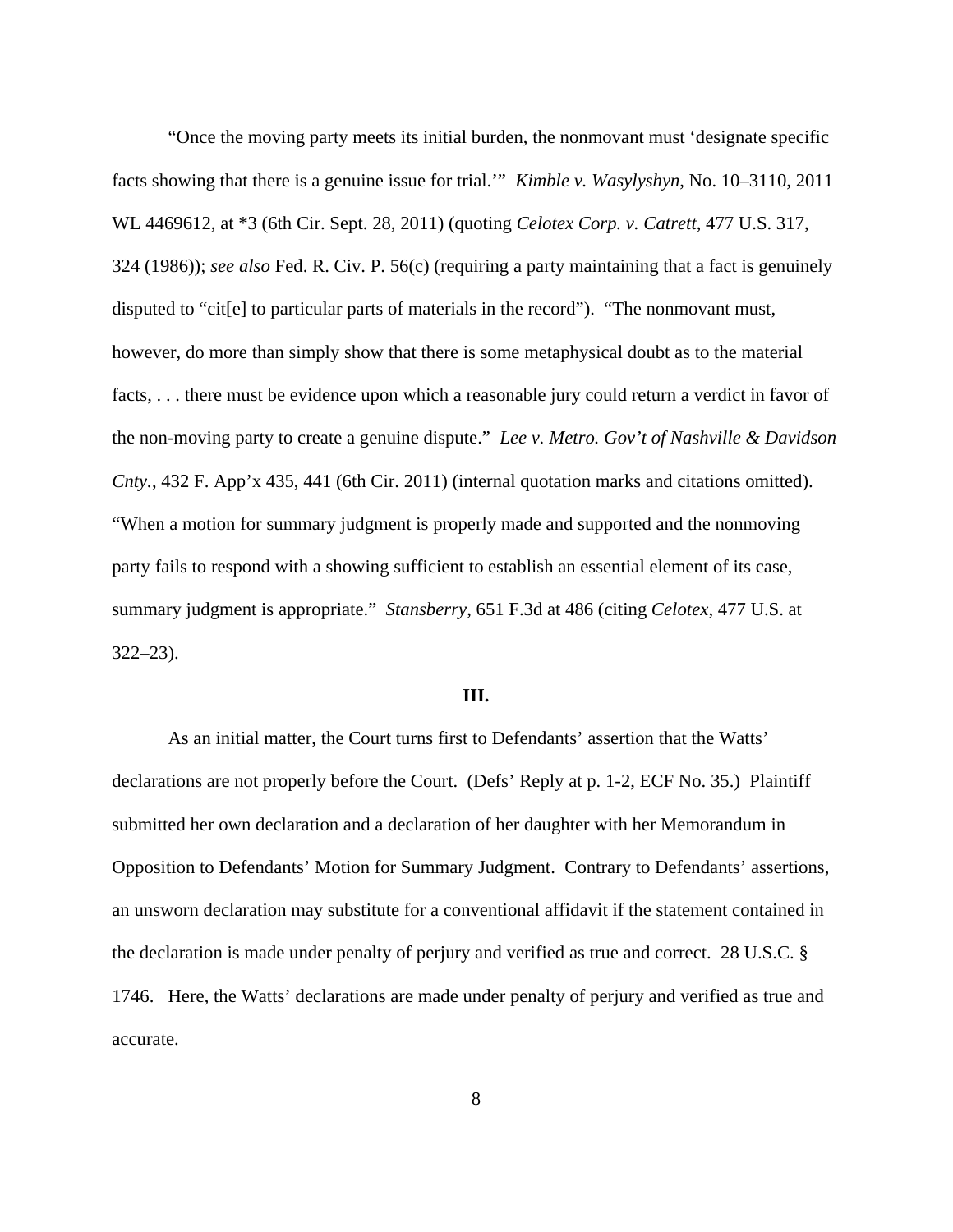Nevertheless, if an affidavit is filed after a motion for summary judgment has been made "a party should not be able to create a disputed issue of material fact where earlier testimony on that issue by the same party indicates that no such dispute exists." *Aerel, S.R.L. v. PCC Airfoils, L.L.C.*, 448 F.3d 899, 907 (6th Cir. 2006). The nonmoving party is barred from avoiding summary judgment by filing an affidavit that directly contradicts the party's previous testimony. *Id.* "[A] party opposing summary judgment with an affidavit that contradicts her earlier deposition must explain why she disagrees with herself." *Powell-Pickett v. A.K. Steel Corp*., 549 F. App'x 347, 353 (6th Cir. 2013). As the Supreme Court in *Cleveland v. Policy Mgmt. Sys. Corp.*, 526 U.S. 795, 806 (1999), noted, federal courts

[h]ave held with virtual unanimity that a party cannot create a genuine issue of fact sufficient to survive summary judgment simply by contradicting his or her own previous sworn statement (by, say, filing a later affidavit that flatly contradicts that party's earlier sworn deposition) without explaining the contradiction or attempting to resolve the disparity.

 "[A] district court deciding admissibility of a post-deposition affidavit at the summary judgment stage must first determine whether the affidavit directly contradicts the . . . party's prior sworn testimony." *Aerel*, 448 F. 3d at 908. An affidavit that is directly contradictory should be stricken unless the party "provides persuasive justification for the contradiction." *Id*. If there is no direct contradiction, "then the district court should not strike or disregard that affidavit unless the court determines that the affidavit 'constitutes an attempt to create a sham fact issue."" *Id.* The existence of a sham fact issue turns on "whether the affiant was crossexamined during his [or her] earlier testimony, whether the affiant had access to the pertinent evidence at the time of his [or her] earlier testimony or whether the affidavit was based on newly discovered evidence, and whether the earlier testimony reflects confusion [that] the affidavit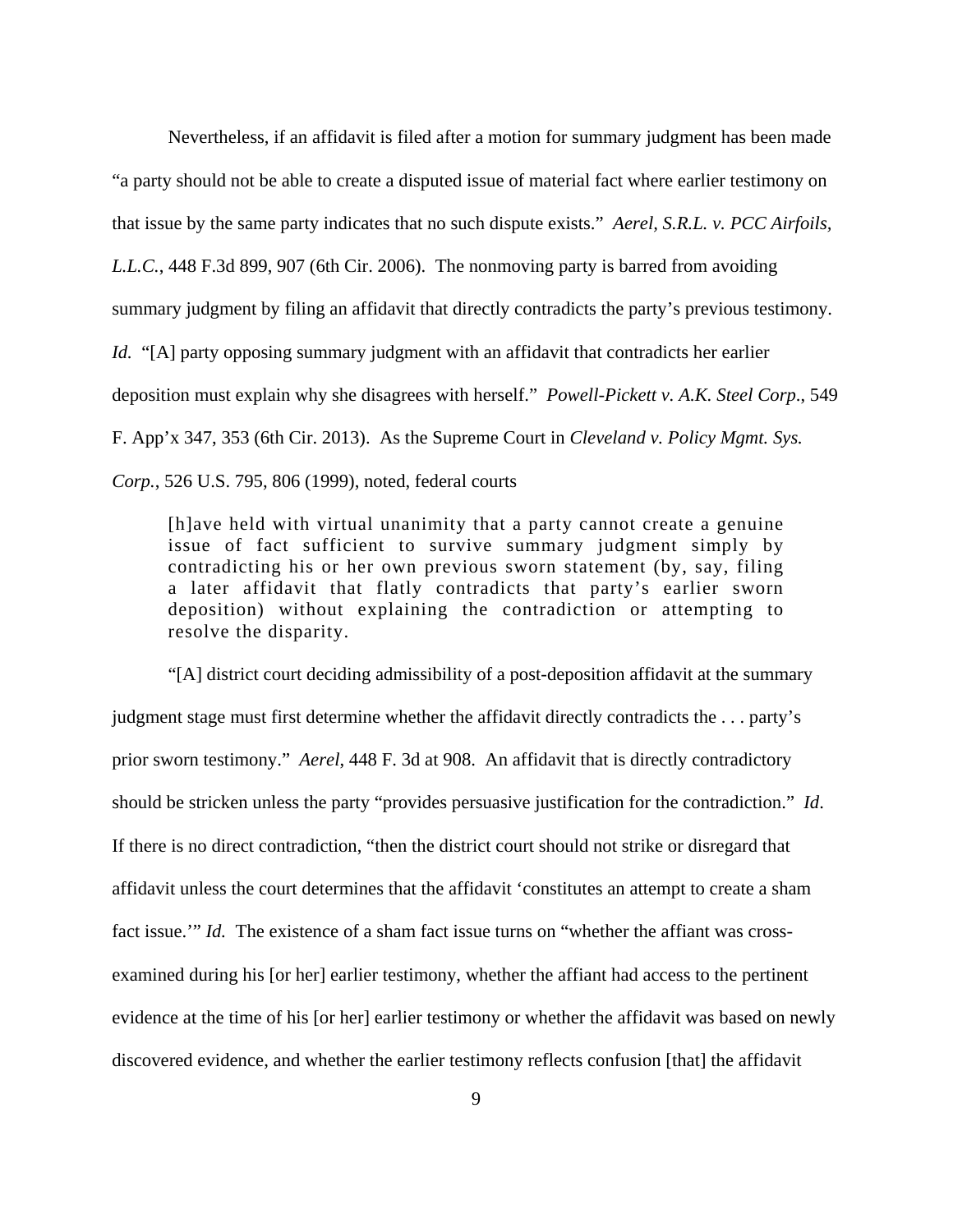attempts to explain." *Id.*

 In her declaration, Plaintiff largely repeats much of the information given during her sworn deposition. Several statements in her declaration, however, are wholly inconsistent with her prior sworn testimony during her deposition. In Paragraph 3 of her declaration, for instance, Plaintiff states that she "had to attend meetings to discuss important job performance issues without a qualified ASL interpreter present." (D. Watts Aff., ¶ 3, ECF No. 34.) This statement is not consistent with multiple statements she made during her deposition. On several occasions in her deposition, Plaintiff said that she attended meetings related to her performance without requesting an outside ASL interpreter because someone else fluent in ASL was there or she chose to not have an interpreter present.

 In Paragraph 6, Plaintiff indicates that Defendant Robins "was upset because Bruce Smith attended the meeting" in January 2012 "to advocate for [her]." (*Id*. at ¶ 6.) During her deposition, however, Plaintiff stated that she had previously discussed with Robins having an interpreter at this meeting and they agreed that Smith would do so. (Watts Dep., at p. 81.)

 In Paragraph 9 of her declaration, Plaintiff states that she "told CF's Human Resources person Kim Turner that I needed a qualified ASL interpreter in order to successfully perform [her] job duties." (*Id.* at ¶ 9.) Plaintiff avers that Ms. Turner told her someone fluent in ASL would be hired. (*Id*.) In her deposition, however, Plaintiff refers to a conversation with "Kim" from Human Resources but said that the HR person advised her that CF could not afford the interpreter. (Watts Dep., at p. 131.) She admitted in her deposition that no one from CF ever told her they were planning to hire a full-time ASL interpreter and stated under oath that she could not remember if she ever told CF that she needed a full-time interpreter. (Watts Dep. at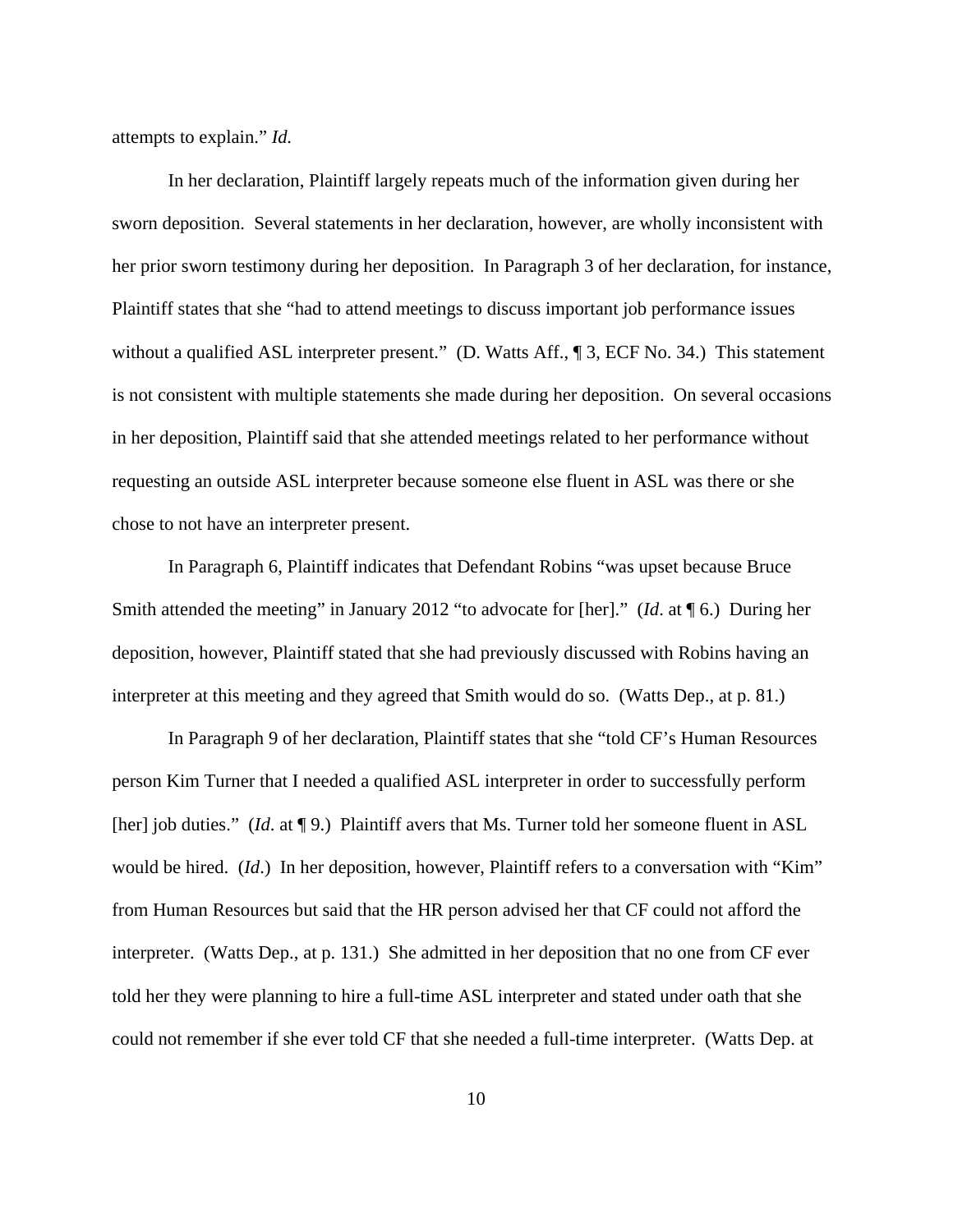pp. 131, 132.)

 $\overline{a}$ 

 In Paragraph 15, Plaintiff states that no qualified ASL interpreter attended the June 4, 2013 meeting. This statement is true, but it omits the fact that when offered an ASL interpreter by Robins, Plaintiff indicated she did not want one. During her deposition, Plaintiff stated unequivocally that "first, [Robins] said do you want an interpreter?" (Watts Dep. at p. 99.) Plaintiff indicated that she did not want one because she wanted to know what was going on right then. (*Id*.)

 These subjects were probed in great depth during Plaintiff's deposition. These statements in her Declaration are wholly inconsistent with her previous sworn testimony and are apparent attempts to create an issue of material fact. Plaintiff has made no effort to provide a justification for any of the contradictions between her deposition and declaration. The Court, therefore, disregards the paragraphs in Plaintiff's Declaration that are contrary to her deposition testimony.<sup>3</sup>

# **IV.**

 CF moves for summary judgment on Plaintiff's claim of disability discrimination and her breach of contract claim related to CF's purported failure to provide progressive discipline in violation of the employee handbook. Although Defendants moved for summary judgment on Plaintiff's breach of contract claim, she offers no mention of the claim or argument in opposition to the Motion for Summary Judgment. Plaintiff has, therefore, abandoned this claim. *Brown v. VHS of Mich., Inc*., 545 F. App'x 368 (6th Cir. 2013) ("This Court's jurisprudence on abandonment of claims is clear: a plaintiff is deemed to have abandoned a claim when a plaintiff

<sup>&</sup>lt;sup>3</sup> Brittany Watts' Declaration adds only that she was also employed at CF and sometimes served as an ASL interpreter there. (B. Watts Dec. at  $\P\P$  10-15.) Nothing in Ms. Watts' Declaration creates a genuine issue of material fact.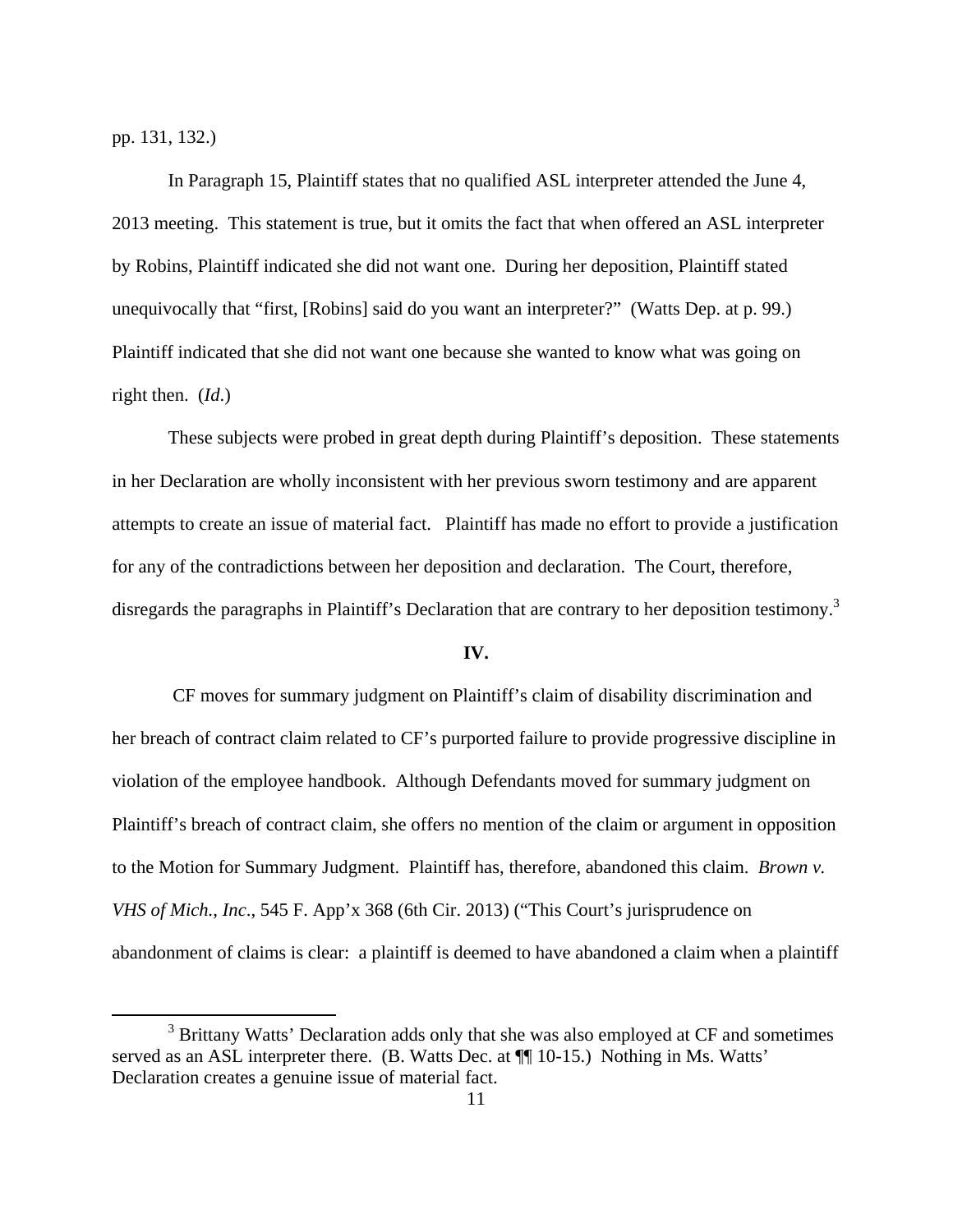fails to address it in response to a motion for summary judgment); *Hicks v. Concorde Career Coll*., 449 F. App'x 484, 487 (6th Cir. 2011) (holding that district court properly declines to consider the merits of a claim when a plaintiff fails to address it in a response to a motion for summary judgment); *Clark v. City of Dublin*, 178 F. App'x 522, 524–25 (6th Cir.2006) (recognizing that failure to respond properly to motion for summary judgment arguments constitutes abandonment of a claim).

 The Court therefore turns to Plaintiff's remaining claims regarding disability discrimination under the ADA and Ohio law.

## **A. Applicable Law**

 Plaintiff alleges Defendants discriminated in violation of the Americans with Disabilities Act ("ADA"), 42 U.S.C. § 12112 and Ohio Revised Code § 4112.02 *et seq*., by terminating her and for failing to provide her with a reasonable accommodation for her disability "to ensure Plaintiff was able to understand and participate in mandatory, unscheduled, impromptu job performance meetings." (Pl's Mem. Opp., at p. 1, ECF No. 33.) The Court of Appeals for the Sixth Circuit has held Ohio disability discrimination claims mirror the analysis for ADA claims. *Kleiber v. Honda of Am. Mfg.*, 485 F.3d 862, 872 (6th Cir. 2007). An analysis under the ADA, therefore, applies equally to claims under O.R.C. Chapter 4112.

 Under the ADA "employers are prohibited from discriminating against a qualified individual with a disability because of his or her disability in employment matters, such as hiring, advancement, and discharge." *Regan v. Faurecia Auto. Seating, Inc.*, 679 F.3d 475, 479 (6th Cir. 2012). A "qualified individual with a disability" is an individual "who, with or without reasonable accommodation, can perform the essential functions of the employment position that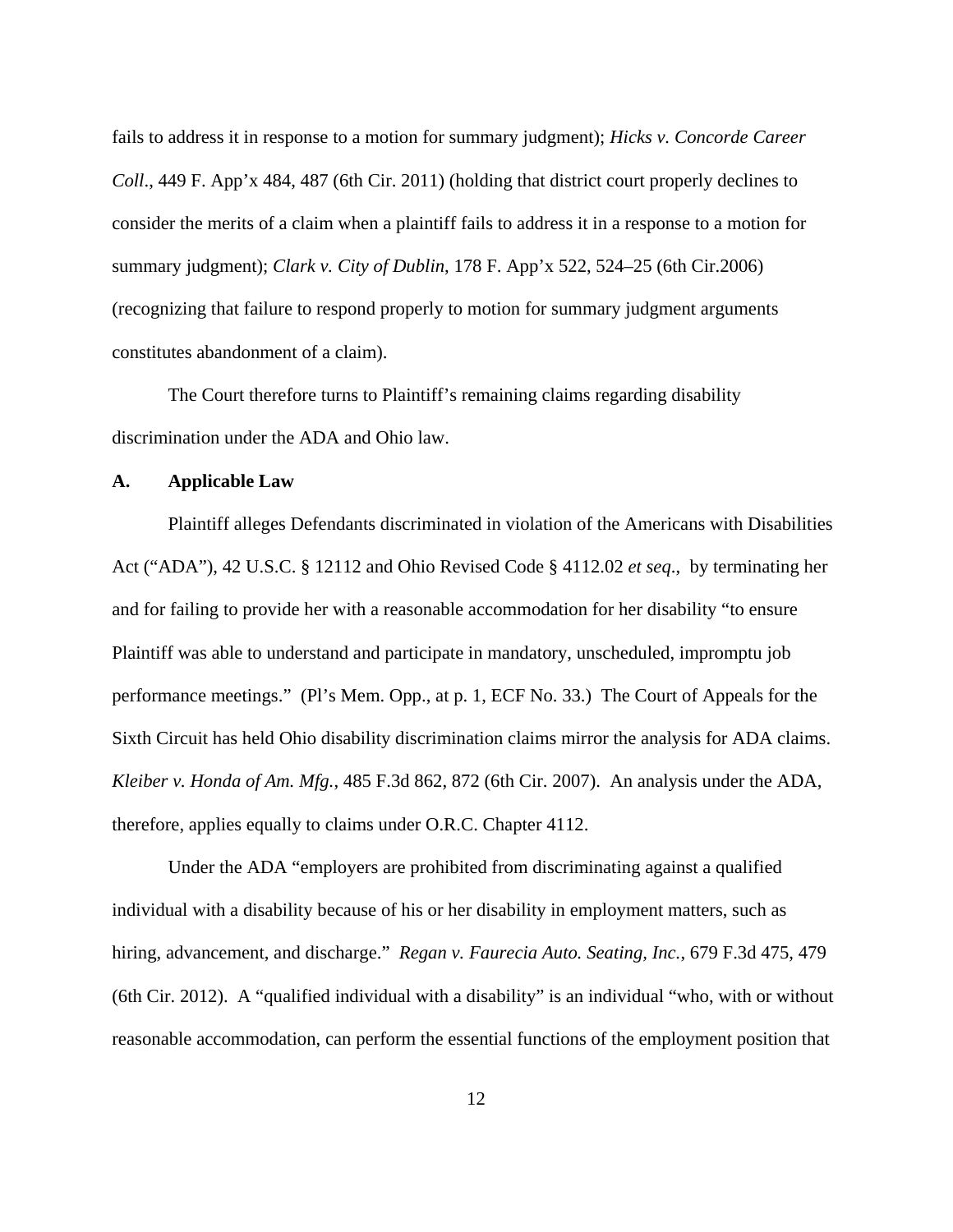such individual hold[.]" 42 U.S.C. § 12111(8). Under the ADA, "disability" means "a physical or mental impairment that substantially limits on or more major life activities" of a person. 42 U.S.C. § 12102(1)(A). "Major life activities" include hearing. 42 U.S.C. § 12102(2)(A). A person is "otherwise qualified" for a position when that person "can perform the essential functions[,]" or "fundamental job duties" of the position. *Johnson v. Cleveland City Sch. Dist.*, 443 F. App'x 974, 985 (6th Cir. 2011). Plaintiff maintains that Defendants violated the ADA by failing to accommodate her disability and ultimately terminating her on account of her disability.

# **B. Failure to Accommodate**

Under the ADA, discrimination includes the failure to make reasonable accommodations for the known limitations of an employee with a disability. 42 U.S.C. §§ 12112(a),

12112(b)(5)(A). The Act defines "reasonable accommodation" as follows:

- (A)making existing facilities used by employees readily accessible to and usable by individuals with disabilities; and
- (B) job restructuring, part-time or modified work schedules, reassignment to a vacant position, acquisition or modification of equipment or devices, appropriate adjustment or modifications of examinations, training materials or policies, the provision of qualified readers or interpreters, and other similar accommodations for individuals with disabilities.

42 U.S.C. § 12111(9). A "reasonable accommodation" includes "the provision of qualified readers or interpreters." 42 U.S.C. § 12111(9)(B).

 A plaintiff bringing an ADA claim for failure to accommodate "'bears the initial burden of proposing an accommodation and showing that that accommodation is objectively reasonable.'" *Kleiber*, 485 F.3d at 870 (quoting *Hedrick v. W. Reserve Care Sys. & Forum Health*, 355 F.3d 444, 457 (6th Cir. 2004)). "An employer, then, has the burden of persuasion to

show that an accommodation would impose an undue hardship." *Hedrick*, 355 F.3d at 457. "In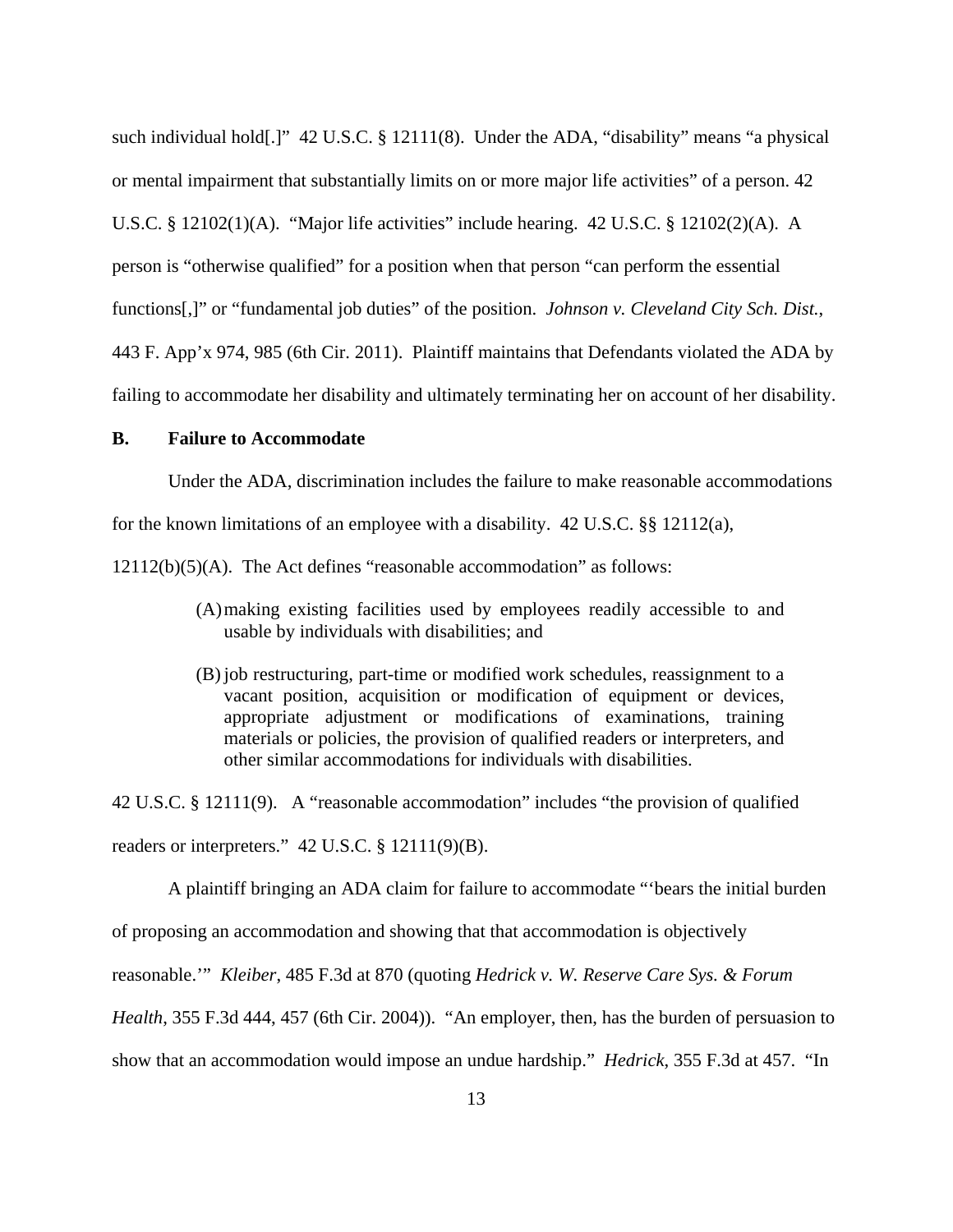order for an accommodation to be reasonable, it should be necessary in light of the plaintiff's known physical limitations." *Johnson v. Cleveland City School Dist.*, 344 Fed. App'x 104, 111 (6th Cir. 2009) (citing *Nance v. Goodyear Tire & Rubber Co.*, 527 F.3d 539, 557 (6th Cir. 2008)). Furthermore, "[w]here there is more than one reasonable accommodation, the choice between accommodation is the employer's." *Smith v. Honda of America Mfg., Inc.*, 101 Fed. App'x 20, 25 (6th Cir. 2004); *see also Hankins v. The Gap, Inc.*, 84 F.3d 797, 800 (6th Cir. 1996) (quoting 29 C.F.R. pt. 1630, app. at 415) ("'[T]he employer providing the accommodation has the ultimate discretion to choose between effective accommodations, and may choose the less expensive accommodation or the accommodation that is easier for it to provide.'"); *Trepka v. Bd. of Educ.,* 28 F. App'x 455, 459–60 (6th Cir. 2002) ("The employer need not provide the accommodation that the employee requests or prefers. Instead, the employer retains the 'ultimate discretion' to choose another effective accommodation. . . . Accordingly, an employee is not entitled to a particular reasonable accommodation if another reasonable accommodation is provided."). If an employee rejects a reasonable accommodation offered by her employer "that is necessary to enable the individual to perform the essential functions of the position, . . . the individual will not be considered a qualified individual with a disability." *Id.* at 801 (citing 29 C.F.R. § 1630.9(d)).

 In satisfying her duty to propose a reasonable accommodation to her employer, a plaintiff must request the accommodation and provide either actual or constructive notice that the request is linked to a disability. Plaintiff must establish that she "requested and was denied" a reasonable accommodation. *Lockard v. Gen. Motors Corp.*, 52 F. App'x 782, 786 (6th Cir. 2002); *see also Brown v. BKW Drywall Supply, Inc.*, 305 F. Supp. 2d 814, 828 (S.D. Ohio 2004)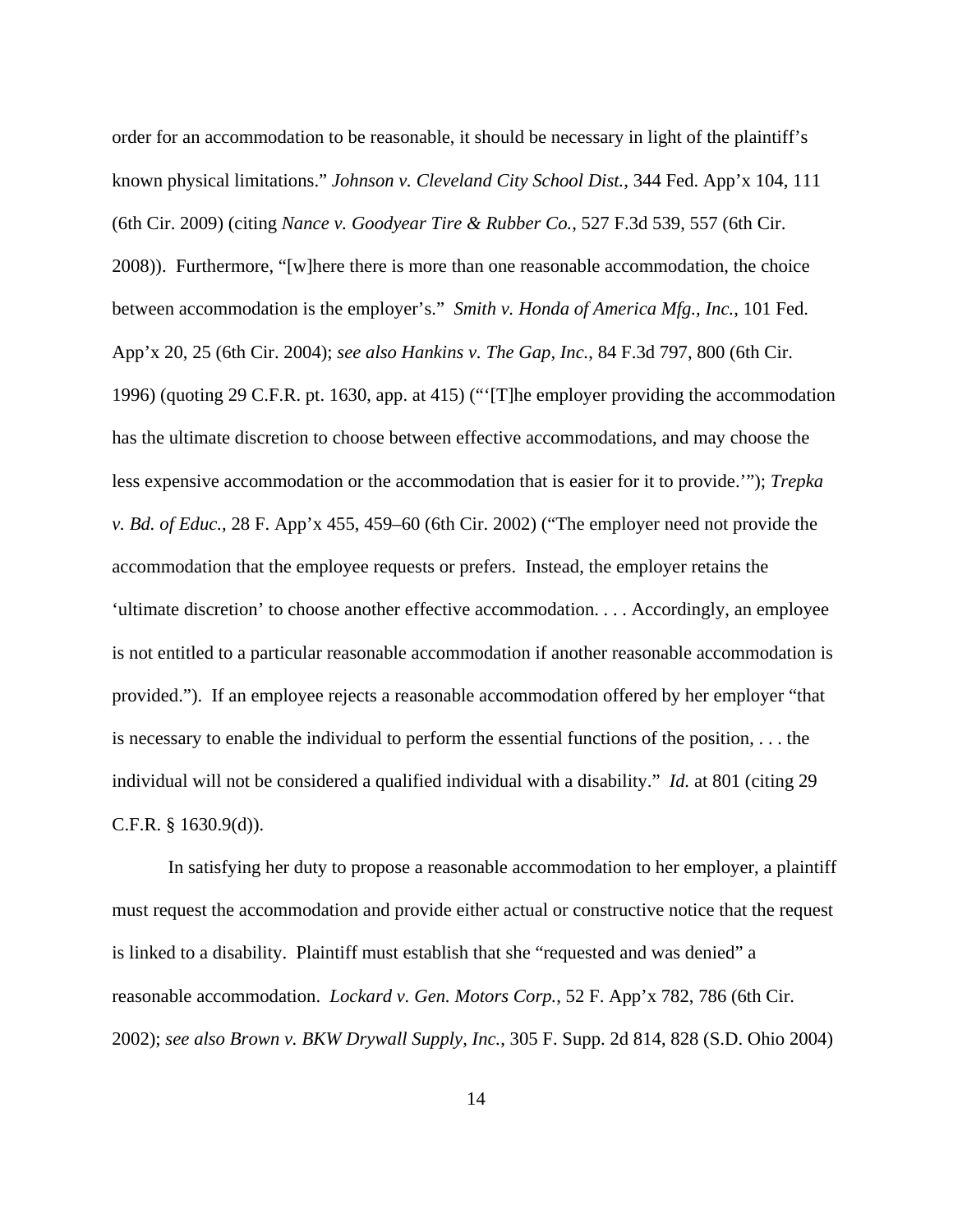("A person alleging a disability protected by the ADA must establish that his employer had either actual or constructive notice of the disability."); *Russell v. National Amusements, Inc.*, No. 3:07-cv-3216, 2009 WL 262494, \*13 (N.D. Ohio Feb. 4, 2009) ("By making this request, and linking it to an impairment, [plaintiff] sufficiently requested a 'reasonable accommodation.'"). An employer has no duty to provide a reasonable accommodation until an employee requests one. *Breitfelder v. Leis*, 151 F. App'x 379, 386 (6th Cir. 2005) (finding no failure to accommodate when plaintiff remained silent). "Although 'an employee need not use the magic words, 'reasonable accommodation' or even 'disability,' the request does need to make it clear from the context that it is being made in order to conform with existing medical restrictions.'" *Johnson v. JPMorgan Chase & Co.*, 922 F. Supp. 2d 658, 667 (S.D. Ohio 2013) (quoting *Leeds v. Potter*, 249 Fed. App'x 442, 449 (6th Cir. 2007)).

In the instant matter, the parties dispute whether Plaintiff was qualified for the position she held at CF. Defendants make a lengthy argument that she was not capable of performing the essential functions of her job as a Supportive Living Coordinator and that her termination had nothing to do with her disability, but instead resulted from her poor work performance and violating CF's confidentiality policy. While Plaintiff acknowledges Defendants' argument that she was terminated because of deficient job performance, Plaintiff utterly fails to offer any evidence in rebuttal. Instead, in her Memorandum in Opposition, Plaintiff makes a single assertion, namely that "Defendants are liable under the ADA because they failed to provide [her] with an ASL interpreter for unscheduled impromptu job performance meetings." (Pl's Mem. Opp., at p. 8.) This assertion is belied by the facts of the case. To the extent Plaintiff maintains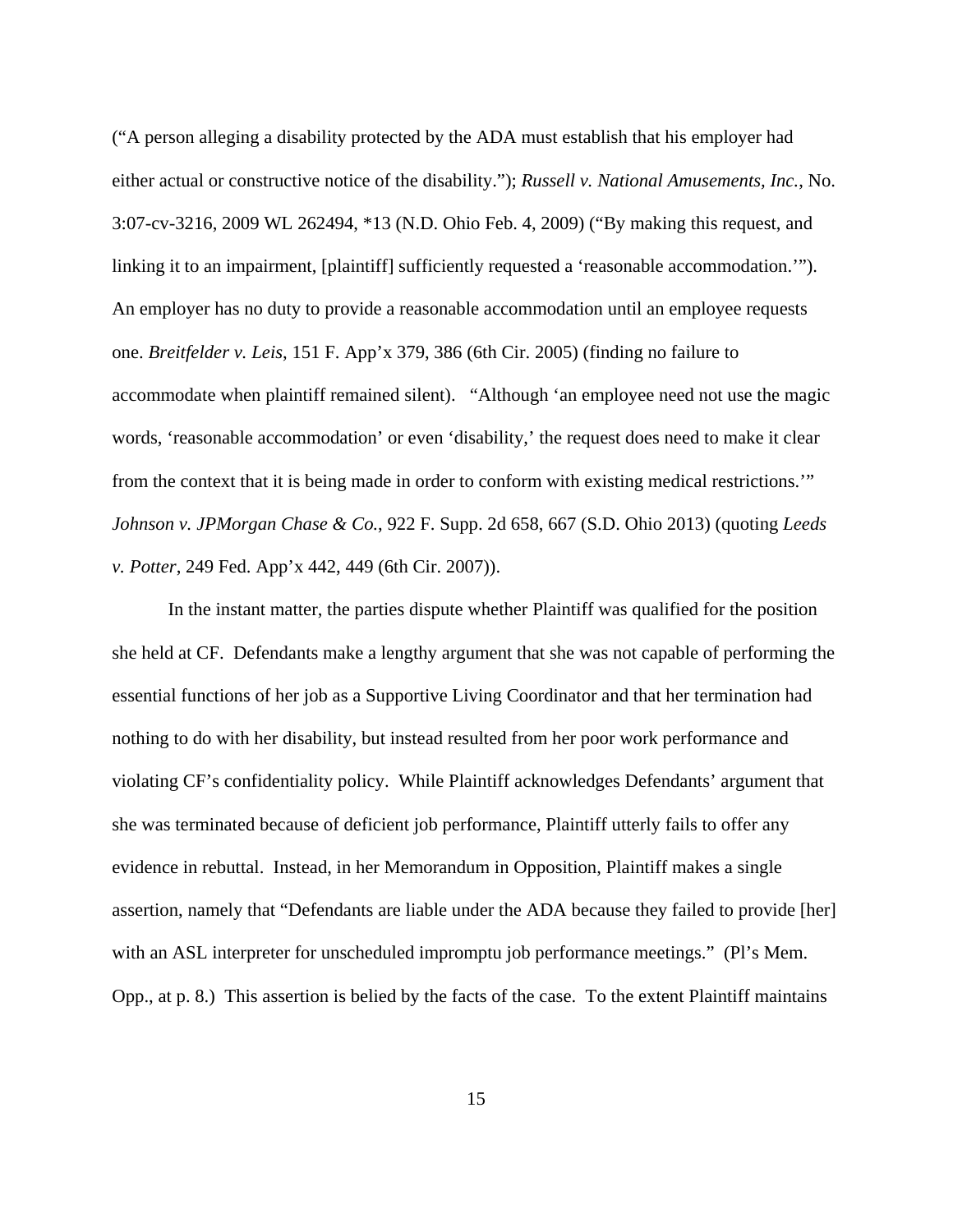in this assertion that Defendants are liable under the ADA because they were required to provide an accommodation of a full-time staff interpreter, she never specifically requested it.

The law in this circuit is clear: "the employee is saddled with the burden of proposing an accommodation and proving that it is reasonable." *Jakubowski v. Christ Hosp., Inc.*, 627 F.3d 195, 202 (6th Cir. 2010). Here, Plaintiff cannot show that she made a request for a full-time interpreter, that the request was reasonable or that Defendants denied it. The record reflects that CF considered hiring a full-time interpreter but determined it was financially unreasonable to do so. (Robins Dep., at p. 38.) Defendants instead provided Plaintiff will unlimited access to interpretive services through Hallenross & Associates. Notably, Plaintiff herself recommended them. (Watts Dep., at 46.) Moreover, Robins encouraged Plaintiff to use an interpreter whenever she needed one. The record shows that meetings were delayed to permit an interpreter to attend. Plaintiff acknowledged that she knew it was her responsibility to secure an interpreter, not CF's, and that in emergency situations, she could contact a different interpreter service online. (Watts Dep., at p. 85.) Indeed, during the June 4, 2013 meeting that ultimately preceded her termination, Robins began by asking Plaintiff if she needed an interpreter. Plaintiff declined. (Watts Dep., at 99.) A disabled individual is not required to accept an accommodation offered by her employer but if she "rejects a reasonable accommodation, aid, service, opportunity or benefit that is necessary to enable the individual to perform the essential functions of the position held or desired, and cannot, as a result of that rejection, perform the essential functions of the position, the individual will not be considered qualified." 29 C.F.R. § 1630.9(d). Plaintiff did not propose a reasonable accommodation and rejected the precise accommodation she faults her employer for not supplying. Her claim for failure to accommodate under the ADA therefore fails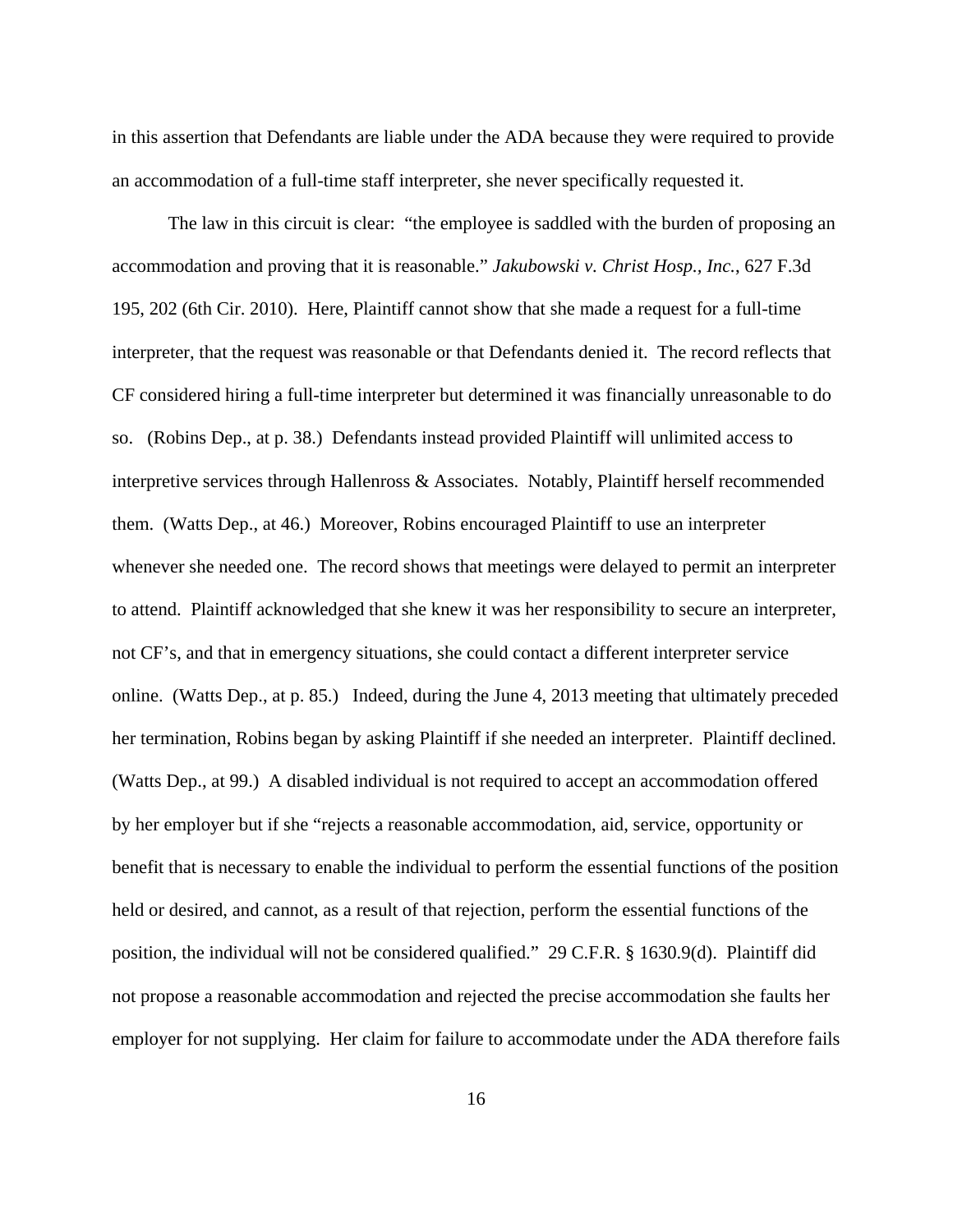as a matter of law. *See, e.g*., *Nance*, 527 F.3d at 459 (entering summary judgment for employer on reasonable accommodation claim when employee who did not propose an accommodation refused to perform machine-cleaner position with "crude[,]" though effective, tools recommended by physical therapist).

#### **C. ADA Discriminatory Discharge**

Defendants contend that no genuine issues of material fact remain as to Plaintiff's claim that she was terminated on the basis of her disability in violation of the ADA. Again, Plaintiff fails to address this argument at all in her Memorandum in Opposition. The Court could, therefore, consider the claim abandoned. In any event, the Court determines that, to the extent she seeks to advance this claim, Defendants are entitled to judgment on it.

To establish a *prima facie* case of discriminatory discharge under the ADA, Plaintiff must show that (1) she is disabled, (2) she is qualified to perform the essential functions of the job; and (3) that CF took an adverse action against her, here termination, because of the disability. *Bailey v. Real Time Staffing Servs., Inc.*, 543 F. App'x 520, 522–23 (6th Cir. 2013) (citing *Gantt v. Wilson Sporting Goods Co*., 143 F.3d 1042, 1047 (6th Cir. 1998)). The ADA provides that "[n]o covered entity shall discriminate against a qualified individual on the basis of disability in regard to job application procedures, the hiring, advancement, or discharge of employees, employee compensation, job training, and other terms, conditions, and privilege of employment." 42 U.S.C. § 12112(a).

Because Plaintiff attempts to prove her claim of discriminatory discharge through circumstantial, as opposed to direct, evidence, she must use the familiar three-step burdenshifting framework of *McDonnell Douglas Corp. v.* Green, 411 U.S. 248 (1973). *See Jones v.*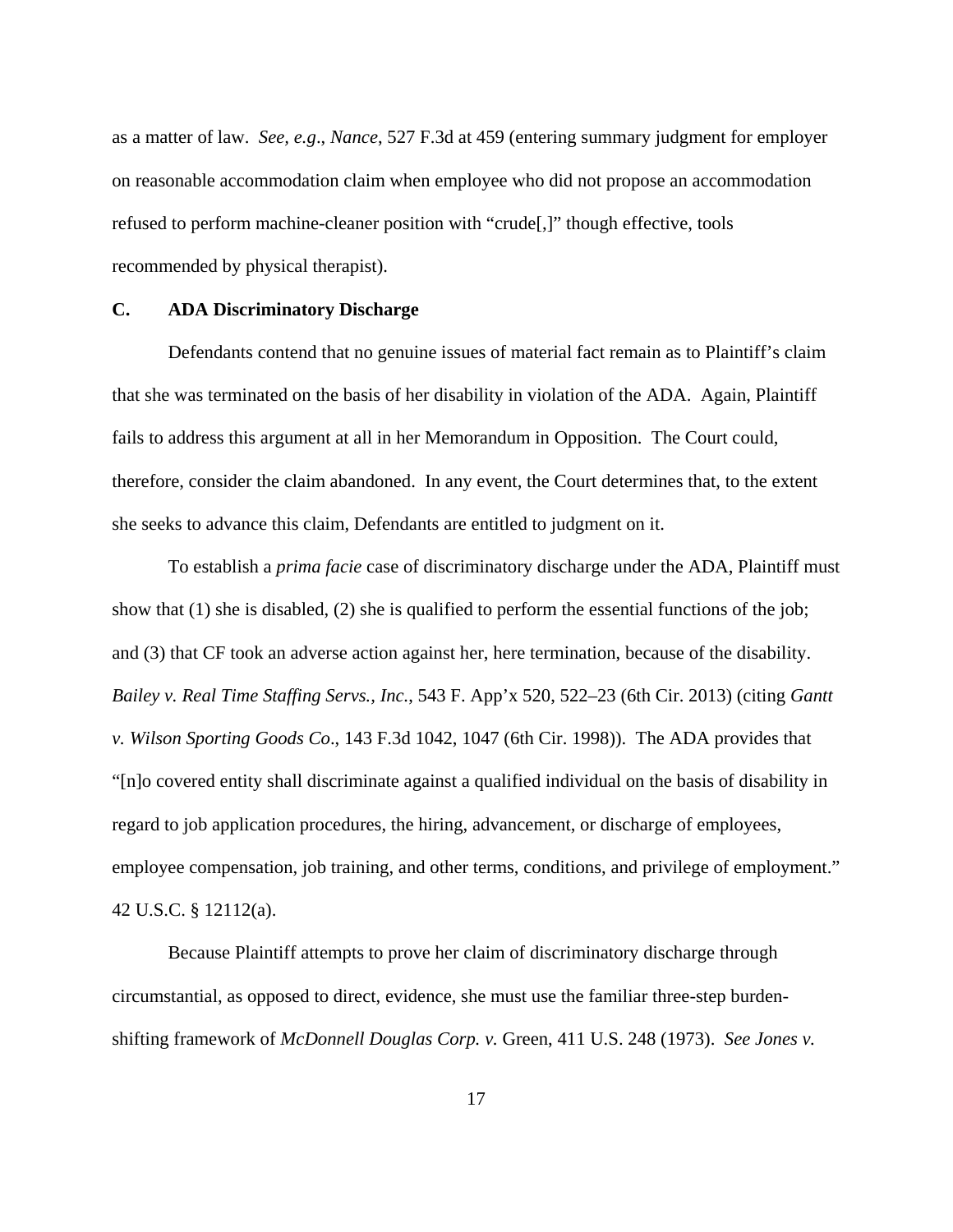*Potter*, 488 F.3d 397, 403 (6th Cir. 2007). The initial burden rests with Plaintiff to establish a *prima facie* case. *Id*. at 404. If the plaintiff establishes a *prima facie* case, the burden shifts to the defendant to "offer a legitimate explanation for its action." *Monette v. Elec. Data Sys*, 90 F.3d 1178, 1186 (6th Cir. 1996). If the defendant does so, the burden then shifts back to the plaintiff, who "must introduce evidence showing that the proffered explanation is pretextual." *Id*.; *see also Ferrari v. Ford Motor Co.*, 826 F.3d 885, 892 (6th Cir. 2016) (same).

Even assuming that Plaintiff could establish a *prima facie* case, Defendants have articulated a legitimate, nondiscriminatory reason for her termination. Defendants represent that they terminated Plaintiff based on poor work performance, including documentation, billing, and incident reporting errors, and ultimately on Robins' subjective belief that she had violated CF's confidentiality policy.

Because Defendants have articulated legitimate reasons for her termination, Plaintiff must prove that the reason "was simply a pretext designed to mask discrimination." *Jones*, 488 F.3d at 406. To carry this burden, Plaintiff must show by a preponderance of the evidence "either (1) that the proffered reasons had no basis in fact, (2) that the proffered reasons did not actually motivate his discharge, or (3) that they were insufficient to motivate discharge." *Id.* (quoting *Manzer v. Diamond Shamrock Chem. Co.*, 29 F.3d 1078, 1084 (6th Cir. 1994)).

Although it is not apparent from her Memorandum in Opposition, Plaintiff seemingly argues that Defendants' justification for her discharge has no basis in fact. In Paragraph 19 of her declaration, Plaintiff declares that Robins learned shortly after he fired her that Shank lied about Plaintiff trying to take or steal clients away from CF. (Watts Dec. ¶ 19.) This argument fails for several reasons, not the least of which is Plaintiff has not demonstrated personal